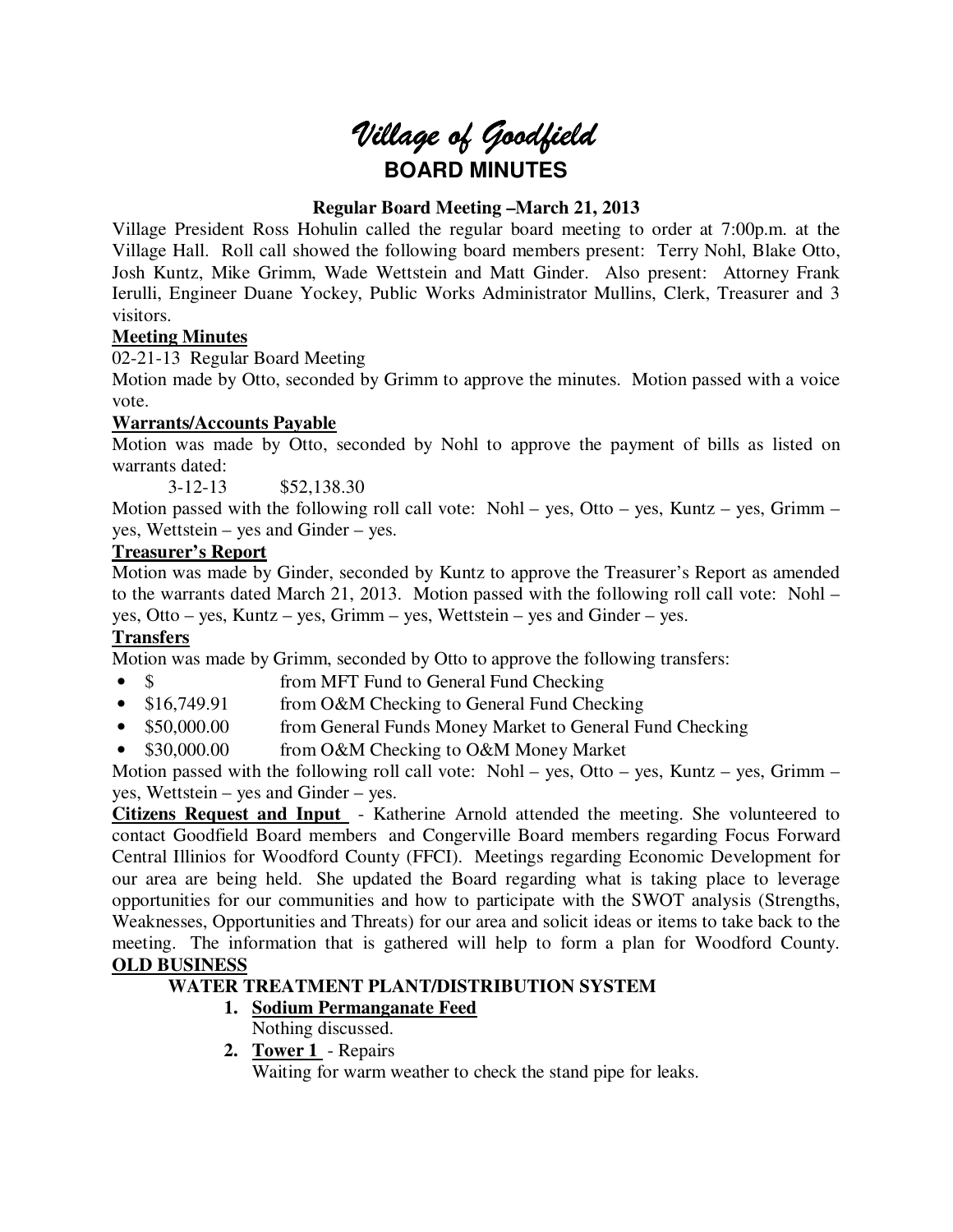#### **SEWER TREATMENT PLANT/DISTRIBUTION SYSTEM**

## **1. STP Expansions**

Sludge removal was discussed. Engineer has taken sludge samples – no results yet. PWA will talk to surrounding land owners about hauling the sludge. A hose could be run from sewer treatment plant lagoons through Bridle Ridge to nearby fields if approved by owners.

Attorney Ierulli and Engineer Yockey and IML will come to terms on contract for the Sewer Treatment Plant.

**2. Trunk Sewer Improvements, Clearing Brush & Railroad Crossing**  Nothing discussed.

**Payment of outstanding invoices upon request of Village Engineer** 

No outstanding invoices.

#### **Executive Session – 2(c-11) under the Open Meetings Act to discuss pending litigation**

No Executive Session.

#### **Board of Appeals**

Nothing discussed.

#### **CNH**

Nothing discussed.

## **CNH Sanitary Sewer Easement**

Attorney Ierulli prepared documents and petition for CNH to review.

#### **Goodfield Business Park**

Attorney Ierulli received a call from Mr. Parsons. Mr. Parsons had questions regarding the TIF Agreement, needing to have gas lines updated and extending the TIF. A Finance Committee Meeting will be scheduled to discuss these items.

Engineer brought a copy of the Final Plat for Goodfield Business Park. There was some discussion about whether there needs to be a stop or yield sign on Industrial Drive at Commercial in the Business Park.

**Norfolk & Southern Railroad Track Repair** 

None.

**IDOT Traffic Detour for Railroad Track Repair** 

Nothing discussed.

**Chip Energy** 

Nothing discussed.

**Water & Sewer Rate Change Ordinance** 

Clerk passed out updated pages for the Codebook.

**Consolidated Election April 9, 2013** 

Nothing discussed.

## **Property South of Deer Lakes II – Cul-de-sac**

Attorney Ierulli will prepare a Vacant Land Sales Contract with the Village paying for fees. The contract will include a June 1, 2013 closing date. Attorney Ierulli will forward it to Village for approval, then it will be sent to Mr. Hynes for his consideration. Engineer Yockey brought the plat to record once the legal documents are finished.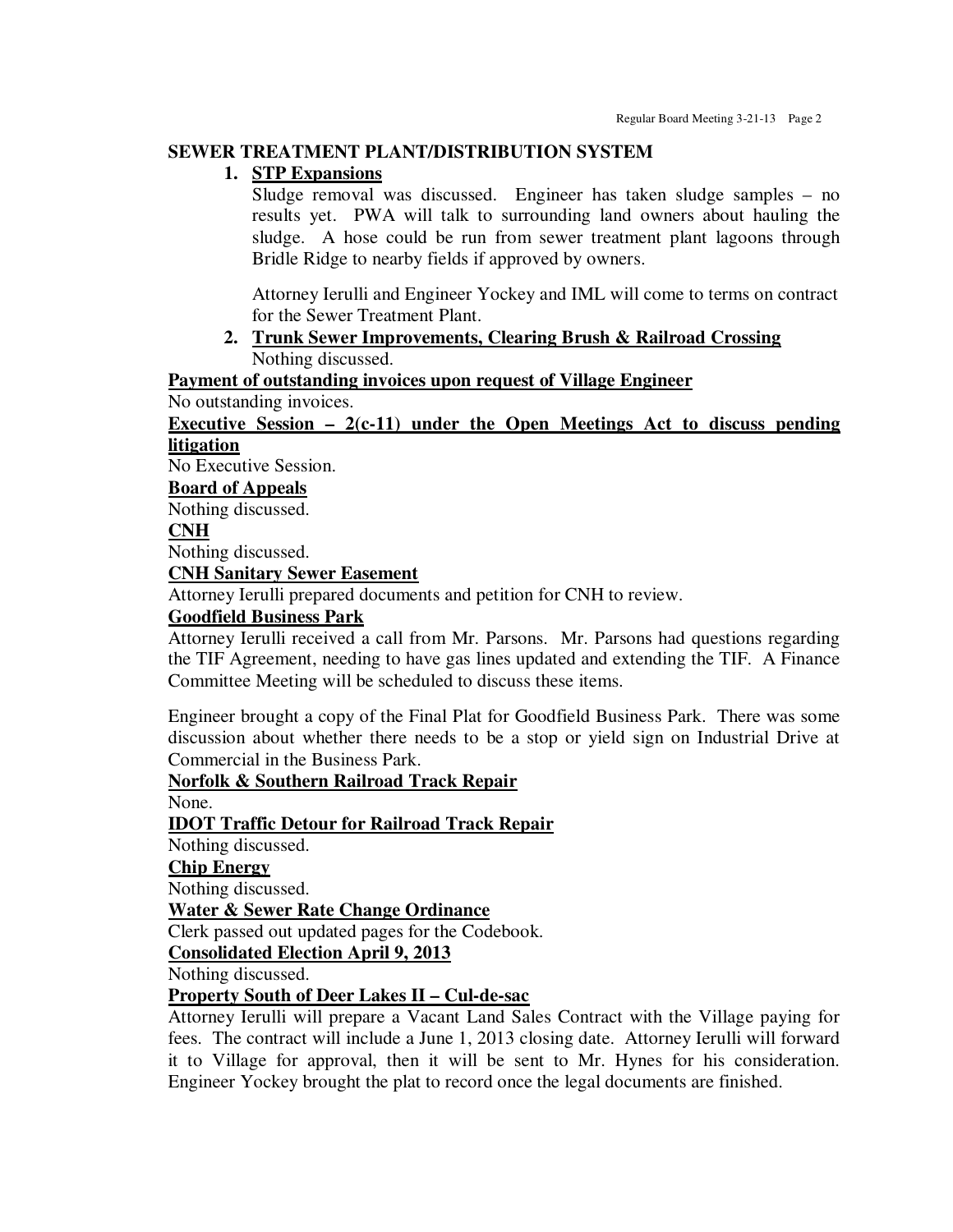Motion was made by Wettstein, seconded by Grimm to approve the design of the cul-de-sac at the end of Deer Lakes Drive including watermain and drainage. Motion passed with the following roll call vote: Nohl – yes, Otto – yes, Kuntz – yes, Grimm – yes, Wettstein – yes and Ginder – yes.

## **Update water meter reading equipment**

Tabled.

#### **New Truck Purchase**

Truck should arrive mid-April.

#### **Park Reservations**

Del Slusher will continue to take reservations for the park.

#### **NEW BUSINESS**

#### **Building Permit and Sewer Tap on Fees Ordinance Change #13-02**

Motion was made by Kuntz, seconded by Ginder to approve Ordinance #13-02, an Ordinance of the Village of Goodfield amending Chapter 10, Sec. 10.103, Fees.

Motion passed with the following roll call vote: Nohl – yes, Otto – yes, Kuntz – yes, Grimm – yes and Wettstein – yes and Ginder –yes.

#### **Mileage Reimbursement**

According to the IRS website mileage reimbursement is currently .56 per mile. Motion was made by Ginder, seconded by Kuntz to approve .56 for mileage reimbursement and to stay current with the IRS mileage reimbursement in the future. Motion passed with the following roll call vote: Nohl – yes, Otto – yes, Kuntz – yes, Grimm – yes and Wettstein – yes and Ginder –yes.

#### **Park Path Connection to Bridle Ridge**

Trustee Mike Grimm has spoken with Mark Albertson and he is willing to grant an easement for a park path from Bridle Ridge to the Park. A walking/bike path was discussed along with the width  $-8$ ' bike path and a 5' walking path. Possible grants for parks or trails were discussed. Mike will do some further checking on this.

#### **CNH – IDOT Road Project**

Greg Townsend and Jeff Ernst attended the meeting. CNH is looking at possible road improvements such as widening entrance/turn lane, etc. IDOT has a program to fund project for economic development. The Village would have to be the sponsor. IDOT would pay 100% of improvements on Rte. 150 or Rte. 117 and 50% of improvements on municipal roads. They will pay for turn lanes or widening if needed, but studies may have to be done. The grant would be to the Village and the Village would put it out for bids then there would have to be an Agreement between IDOT and the Village and an Agreement between the Village and CNH. TARP Funds could be available to help pay for the other 50% of municipal roads. IDOT pays 17% of construction costs for engineering. A Streets and Alleys Committee will be planned to discuss this.

## **Sewer Extension – 315 S Eureka Street**

The property south of Glen's Standard was discussed. Engineer Yockey stated that an 8" flat sewer would be deep enough and that a grinder pump could be used. We may need 2 easements for the sewer. There was also discussion on whose responsibility it is to extend that main. The clerk will check the minutes and codebook.